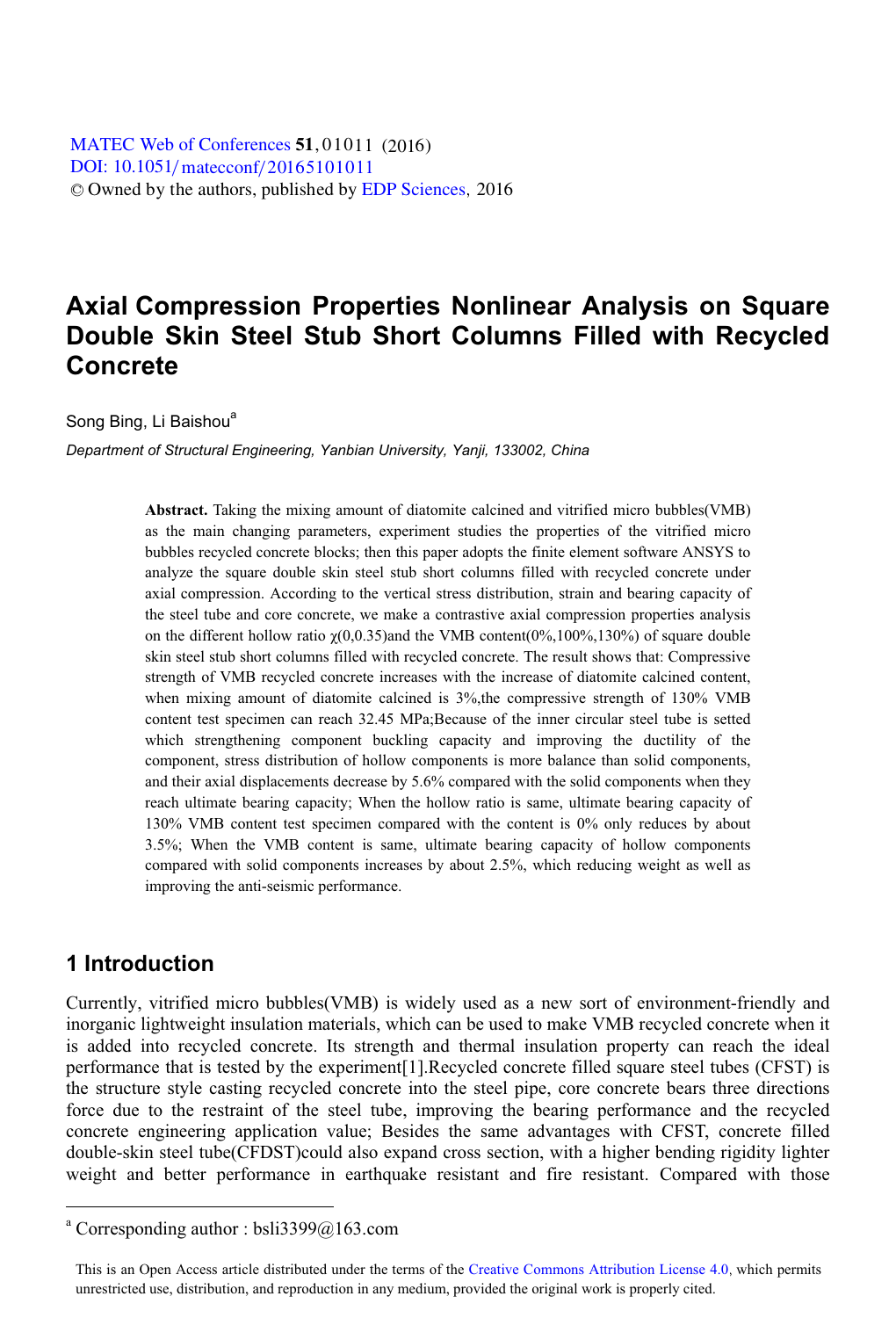structural parts in style of SHS outer and SHS inner, SHS outer and CHS inner has better malleability [2-3].

Therefore, by means of experiment this paper studies the properties of VMB recycled concrete blocks,and adopts ANSYS to make an analysis on vertical stress distribution, strain, displacement of steel tube and core concrete and bearing capacity of square double skin steel stub short columns filled with recycled concrete to compare the influence of different hollow ratio and VMB content to the axial compression properties of square double skin steel stub short columns filled with recycled concrete.

# **2 General situations of the experiment**

### **2.1 The experiment of vitrified micro bubbles recycled concrete**

Experiment uses 42.5 ordinary Portland cement; recycled coarse aggregate with a broken jaw crusher whose screening particle size is 5~20mm, bulk density is 1280 kg/m<sup>3</sup> and bibulous rate is 4.8%; sand fineness modulus is 2.9; fly ash uses the original ash from Yanji heating plant, basically reaching the level II for fly ash fineness requirements; Jilin linjiang City Tianyuan catalyst co.LTD., production of 325 mesh diatomite calcined, its performance parameters are shown in table 1;Vitrified Micro Bubbles produced by Linghai City Longyan Building Materials Factory, stacking density is  $128 \text{kg/m}^3$  whose performance parameters are shown in table 2;poly carboxylic acid high efficiency water reducing agent produced by Yanji Fangsheng Building Materials Company, water reducing rate is 25% or higher, which contains  $0.8\%$  of gas composition;mixing water is ordinary tap water.

After trial mixing,eventually water-binder ratio of VMB recycled concrete mixture ratio is 0.45, sand ratio is 30%. Results of each test block of experiment parameters and maintenance of indoor after curing 28d are shown in table 3.

| Fe <sub>2</sub> O <sub>3</sub> | $\mathbf{S}_i \mathbf{O}_2$ | Specific surface area     | Ignition loss  | Bulk density |
|--------------------------------|-----------------------------|---------------------------|----------------|--------------|
| content/ $\%$                  | content/ $\%$               | $/(\text{cm}^2/\text{g})$ | $\frac{10}{6}$ | $/(g/cm^3)$  |
| د.≀>                           |                             | 600 thousand              | <∪∴            | < 0.42       |

| <b>Table 2.</b> Performance of vitrified micro bubbles |  |  |  |
|--------------------------------------------------------|--|--|--|
|--------------------------------------------------------|--|--|--|

| Granularity    | Density               | Heat conductivity coefficient | Surface vitrified | Water absorptio |
|----------------|-----------------------|-------------------------------|-------------------|-----------------|
| /mm            | /(kg/m <sup>3</sup> ) | $\sqrt{W/(m \cdot k)}$        | $\frac{10}{6}$    | $\frac{10}{6}$  |
| $0.5 \sim 1.5$ | $50 - 200$            | $0.0284 - 0.054$              | >95               | $20 - 50$       |

Conclusions according to table 3:when the diatomite calcined content is same, increasing the VMB content, or when the dosage of VMB is same, increasing dosage of diatomite calcined, the compressive strength of concrete has a trend of increase; when diatomite calcined is 3% and the dosage of VMB is 130%, compressive strength of block reaches 32.45 MPa and its density is just 1942.45 kg/m<sup>3</sup>, compared with the ordinary concrete dry apparent density of 2000~2500 kg/m<sup>3</sup>, it can achieve reducing building self quality and improving anti-seismic performance.

**Table 3.** Experimental parameter and test result of VMB recycled concrete

| Test<br>specimen<br>number | Material utilization amount/ $\frac{\text{kg}}{\text{m}^3}$ |            |                       |                                 |       |            |                  |       | Compressive      |                            |  |
|----------------------------|-------------------------------------------------------------|------------|-----------------------|---------------------------------|-------|------------|------------------|-------|------------------|----------------------------|--|
|                            | ∵ement                                                      | Flv<br>ash | Diatomite<br>calcined | Recycled<br>coarse<br>aggregate | Sand  | <b>VMB</b> | water<br>reducer | water | strength<br>/MPa | Dry density<br>$/(kg/m^3)$ |  |
| $BRC-0-3$                  | 349.11                                                      | 93.5       | 14.2                  | 1171.35                         | 504   |            | 10.38            | 206   | 34.5             | 2118.05                    |  |
| BRC-100-3                  | 458.18                                                      | 122.6      | 18.4                  | 1114.95                         | 479.5 | 127.8      | 13.51            | 270   | 30.8             | 1969.35                    |  |
| BRC-100-2                  | 464.3                                                       | 122.6      | 12.31                 | 114.95                          | 479.5 | 127.8      | 13.51            | 270   | 26.49            | 1965.43                    |  |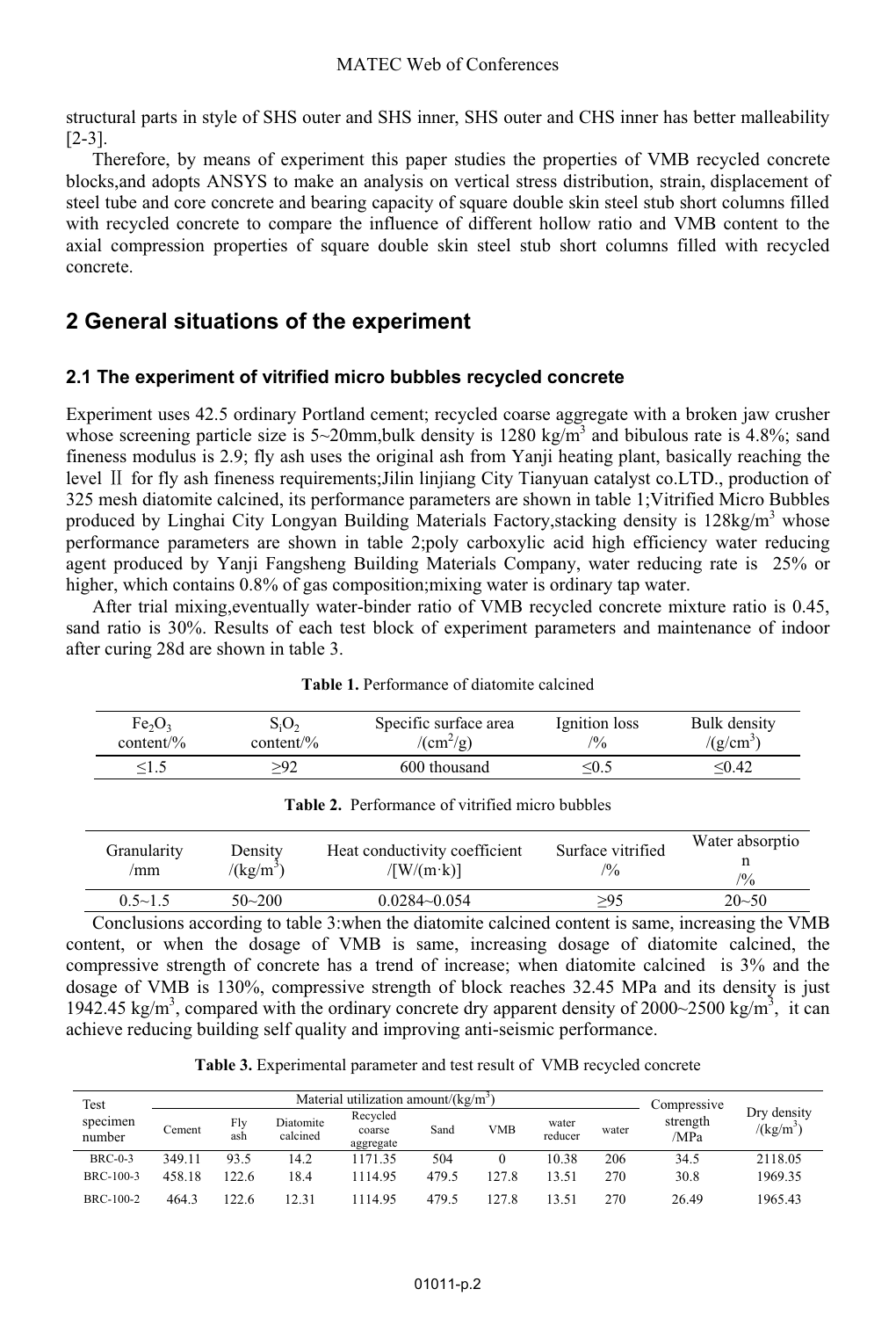| BRC-100-0                                 | 476.49       | 122.6 | $\Omega$ | 1114.95       | 479.5 | 127.8 | 13.51 | 270 | 22.36 | 1909.12 |
|-------------------------------------------|--------------|-------|----------|---------------|-------|-------|-------|-----|-------|---------|
| BRC-130-3 458.19 122.6 18.4 1114.95 479.5 |              |       |          |               |       | 154   | 13.51 | 270 | 32.45 | 1942.45 |
| BRC-130-2 464.25 122.6 12.31              |              |       |          | 1114.95 479.5 |       | 154   | 13.51 | 270 | 27.56 | 1910.28 |
| BRC-130-0                                 | 476.49 122.6 |       | $\Omega$ | 1114.95       | 479.5 | 154   | 13.51 | 270 | 25.95 | 1923.42 |

Note: BRC-130-3,BRC represents VMB recycled concrete,130 represents the VMB volume contains in the total volume is 130%,3represens that the diatomite calcined content is 3%,others can get by the parity of reasoning.

#### **2.2 Design of test specimens**

In order to study CFDST, length of the test specimen must be proper, the specimen's length-width ratio is 3[4].Steel type is Q235,main parameters of test specimen are shown in the table 4,  $\chi = D_i / (B - 2t)$ ,  $\xi = A_{so} f_y / (A_{co} f_{ck})$ , in the formula,  $A_{so}$  is the outer steel pipe cross-sectional area,  $f_v$  is outer steel pipe yield strength, $A_{co}$  is the area contained by the outer steel tube, $f_{ck}$  is standard value of recycled concrete compressive strength.

 **Table 4.** Test specimen number and main parameters

| Test specimen | $B\times t\times L$         | Hollow<br>$D_i \times t_i$ |              | Confining | $F_{\rm v}$ | $F_{\rm cu}$ | $N_{ANSYS}$ |      |  |
|---------------|-----------------------------|----------------------------|--------------|-----------|-------------|--------------|-------------|------|--|
| number        | $/(mm^3)$                   | /(mm <sup>2</sup> )        | ratio $\chi$ | factor ξ  | /(MPa)      | /(MPa)       | /(kN)       |      |  |
| $S-K1-0$      | $180 \times 2.5 \times 540$ |                            |              |           | 0.5891      |              | 34.5        | 1110 |  |
| $S-K1-100$    | $180 \times 2.5 \times 540$ |                            | $\mathbf{0}$ | 0.6599    |             | 30.8         | 1008        |      |  |
| $S-K1-130$    | $180 \times 2.5 \times 540$ |                            |              | 0.6265    |             | 32.45        | 1061        |      |  |
| $S-K2-0$      | $180 \times 2.5 \times 540$ | $62\times2.5$              |              | 0.5891    | 235         | 34.5         | 1126        |      |  |
| $S-K2-100$    | $180 \times 2.5 \times 540$ | $62\times2.5$              | 0.35         | 0.6599    |             | 30.8         | 1041        |      |  |
| $S-K2-130$    | $180 \times 2.5 \times 540$ | $62\times2.5$              |              | 0.6265    |             | 32.45        | 1090        |      |  |

Note: All the specimens'diatomite calcined content of recycled concrete are  $3\%$ ;K1and K2 represent hollow ratios of test specimens are 0 and 0.35; 0,100,130 mean VMB content accounted for 0%,100% and 130% of the total concrete volume.

# **3 Establishment of the finite element model**

#### **3.1 The selection of element types**

Steel uses the Solid45 element to simulate,  $E_s = 2.06 \times 10^5 MPa$ , V<sub>s</sub>=0.3;Concrete uses the Solid65 element to simulate, elastic modulus is calculated by recycled concrete elastic modulus formulas that is put forward by the reference [5],  $V_t=0.2$ .

$$
E_C = \frac{10^5}{2.2 + 34.7/\text{fcu}} / (0.2811\delta + 1.065)
$$
 (1)

In the folumar: *δ*represents the replacement rate of recycled coarse aggregates, *fcu* is the cube compressive strength of recycled concrete.

#### **3.2 Constitutive relations of materials**

*(1)Constitutive relation of steel*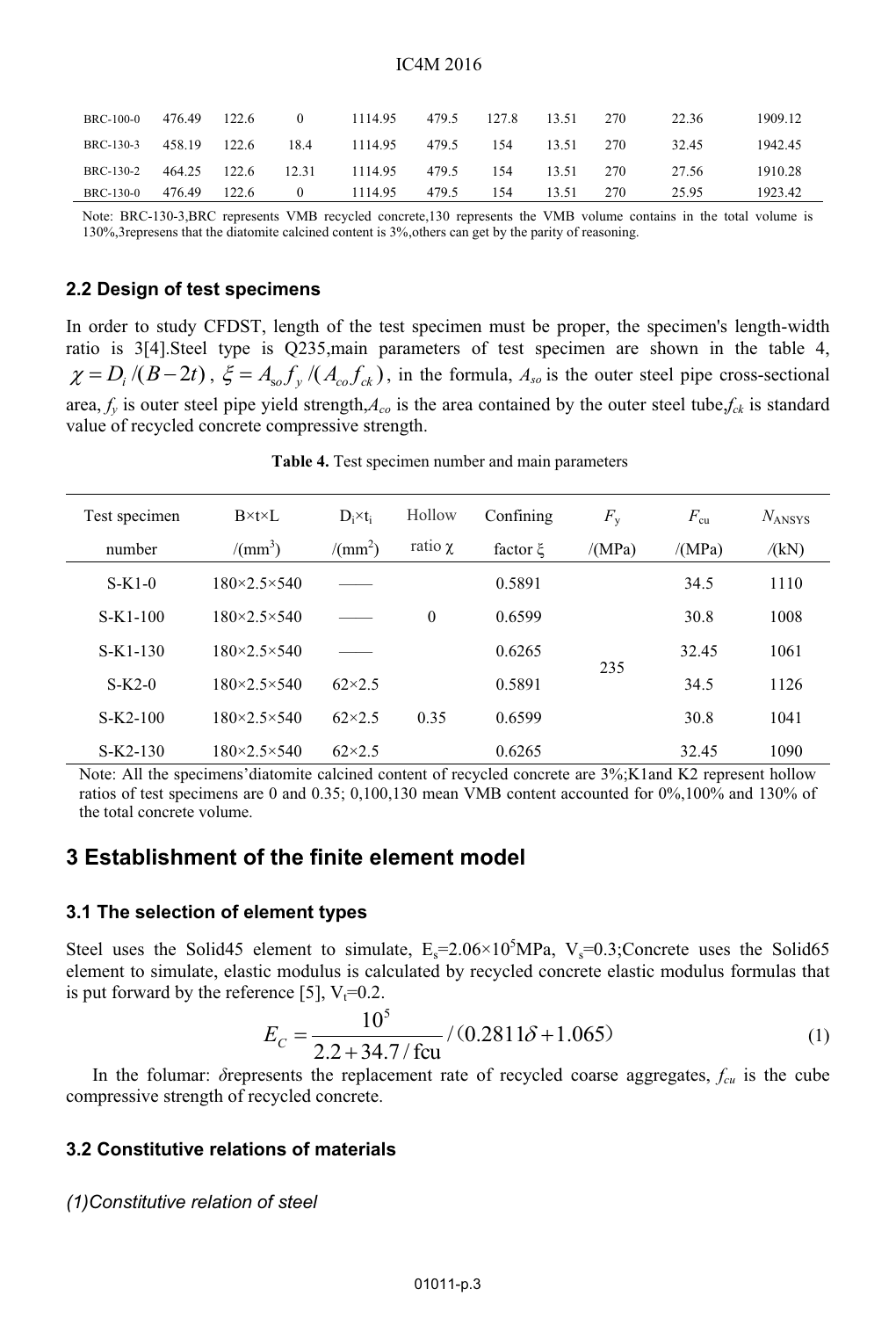The steel uses dual linear kinematic hardening model (BKIN), which is shown in the figure 1 (a).

### *(2)Constitutive relation of concrete*

As CFST, the interaction between steel tube and concrete makes the working performance of the core concrete complicate.Therefore, the paper uses theory[6] that core recycled concrete stress-strain relationship model, as shown in figure 1 (b).





# **3.3 Modeling and Meshing**

Regardless of slip between core concrete and steel tube, we add 15mm rigid plate in order to prevent the phenomenon of stress concentration on both ends of pillars.Quality of meshing directly affects the precision and speed of calculation, so hexahedron unit division side length of solid45 and solid65 are 15 mm. As shown in figure 2.

# **3.4 Control of Convergence**

### *(1) Loading and boundary conditions*

We add axial load on the upper plate,which generated by the rigid plate into uniformly distributed load on the model, at the same time we add x, y, z three directions of displacement constraints on the column bottom plate.

# *(2) Concrete crush Settings*

The open crack of concrete shear transfer coefficient and closed joint shear transfer coefficient are respectively set as 0.35 and 0.9 , axial tensile strength is 3 MPa, close the concrete crush option.

# *(3) Nonlinear analysis options*

Open the large deformation of static analysis and the automatic time step length, number of substeps is set as 200 , maximum equilibrium iteration times is set as 40, the Newton - Laposen (N - R method) is used to solve and convergence tolerance is set as 0.05.

# **4 Calculated result analysis of finite element**

Post-processing function of ANSYS is used to study stress, strain and displacement fringe of specimen S-K1-0, S-K2-0 and specimen S-K1-130, S-K2-130 .

# **4.1 Stress analysis of test specimens**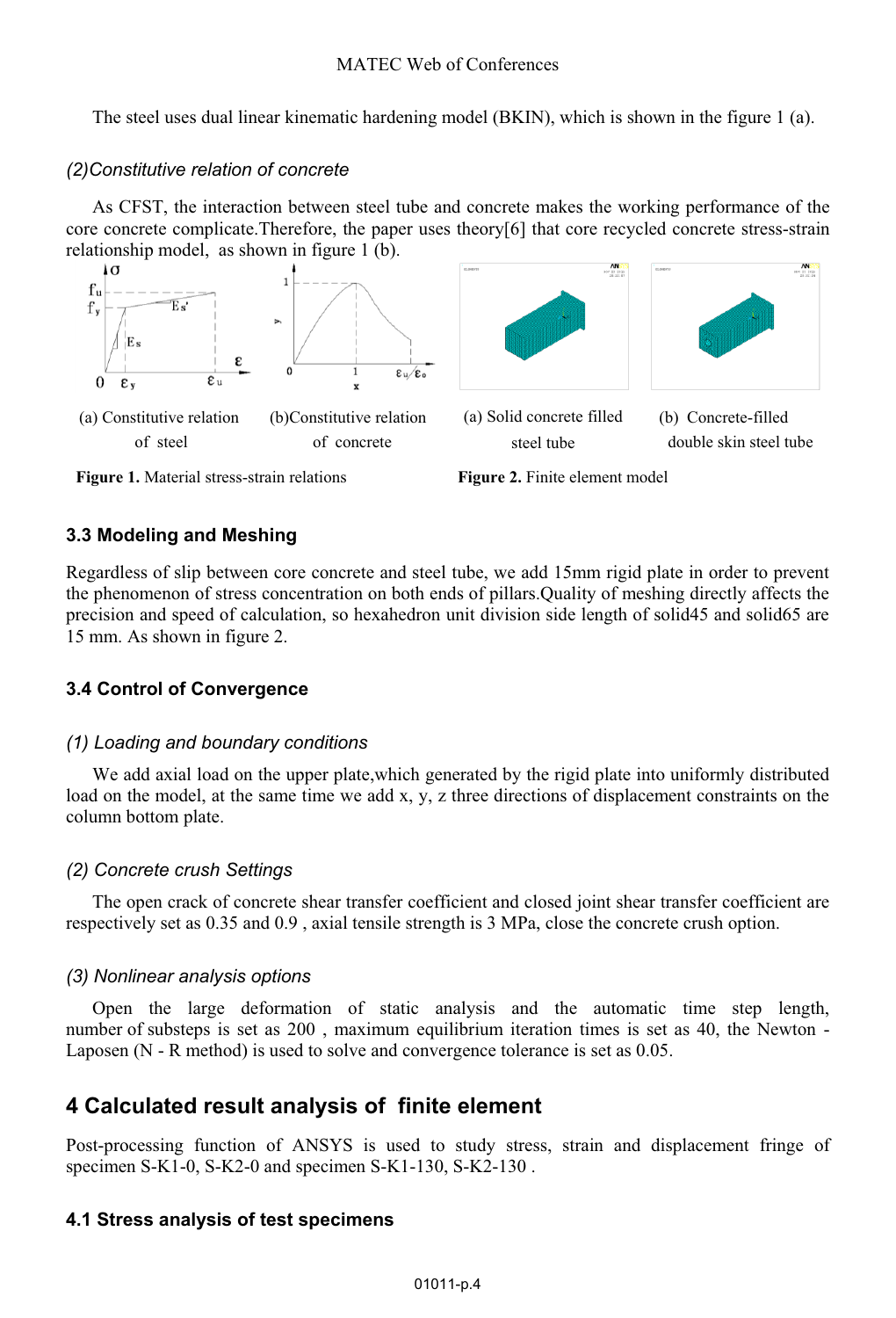#### IC4M 2016

As shown in figure 3(a),(b)and(c),von Mises stress nephogram of the solid components in the square steel tube corner distributes complexly and the value of stress is the maximum;von Mises stress of the core concrete stress is approximately elliptic constraint zone, the middle is larger than the side of constraint and load; The axial stress of steel from the load and constraint transits to the middle and distributes unevenly; In figure  $4(a)$ , (b)and(c), outer steel tube axial stress distribution of hollow components transits smoothly,the setting of inner steel stub makes the stress distribution more evenly; The end of load core concrete axial stress is bigger;Axial stress distribution of inner steel tube is larger near the middle of the component.



**Figure 4.** S-K2-0 CFDST stress nephogram

### **4.2 Strain and displacement analysis of test specimens**

Figure 5 is the strain and displacement nephogram of specimen S - K1-130 and S - K2-130 that have arrived the ultimate bearing capacity. As shown in figure 5 (a) and (b), axial strain of the components corner in the load and constraint is apparently greater than other regions, especially the middle is apparently greater than its adjacent areas, local buckling occurres, axial displacement is 1.7mm; as shown in figure 5 (c) and (d), hollow components appear the local buckling,but do not change apparently in the middle, which indicats the inner steel tube can prevent or delay local buckling of the components,axial displacement is 1.605 mm that decreases by 5.6% compared with the solid components,setting of inner steel tube enhances the deformation capacity and improves the ductility.



**Figure 5.** Component stress and displacement nephogram

### **4.3 Ultimate bearing capacity analysis of test specimens**